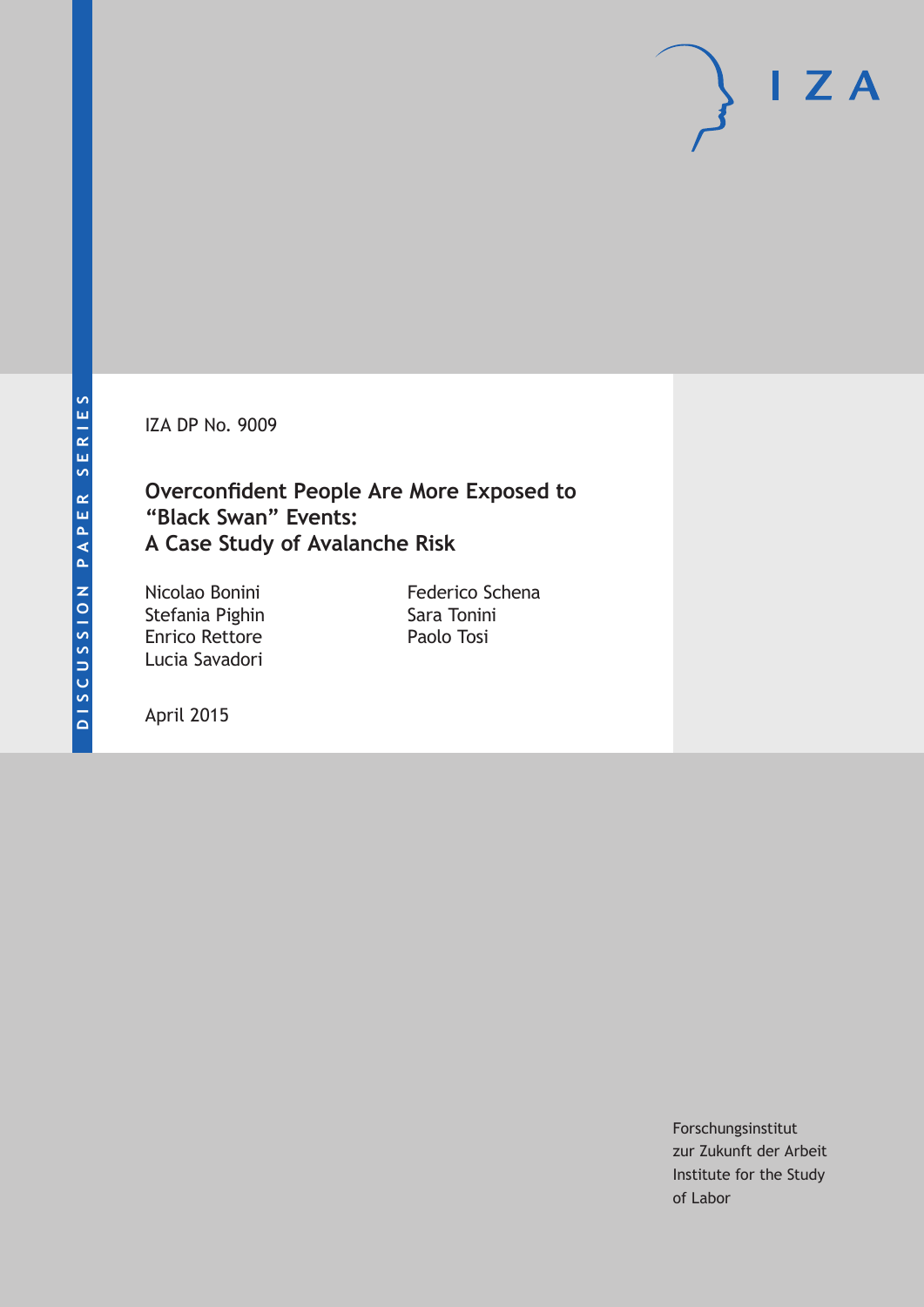# **Overconfident People Are More Exposed to "Black Swan" Events: A Case Study of Avalanche Risk**

### **Nicolao Bonini**

*University of Trento*

### **Stefania Pighin**

*University of Verona, University of Trento*

### **Enrico Rettore**

*University of Padua, FBK-Irvapp and IZA*

**Federico Schena**

*University of Verona*

#### **Sara Tonini**

*University of Trento*

### **Paolo Tosi**

*University of Trento*

### **Lucia Savadori**

*University of Trento*

### Discussion Paper No. 9009 April 2015

IZA

P.O. Box 7240 53072 Bonn Germany

Phone: +49-228-3894-0 Fax: +49-228-3894-180 E-mail: iza@iza.org

Any opinions expressed here are those of the author(s) and not those of IZA. Research published in this series may include views on policy, but the institute itself takes no institutional policy positions. The IZA research network is committed to the IZA Guiding Principles of Research Integrity.

The Institute for the Study of Labor (IZA) in Bonn is a local and virtual international research center and a place of communication between science, politics and business. IZA is an independent nonprofit organization supported by Deutsche Post Foundation. The center is associated with the University of Bonn and offers a stimulating research environment through its international network, workshops and conferences, data service, project support, research visits and doctoral program. IZA engages in (i) original and internationally competitive research in all fields of labor economics, (ii) development of policy concepts, and (iii) dissemination of research results and concepts to the interested public.

IZA Discussion Papers often represent preliminary work and are circulated to encourage discussion. Citation of such a paper should account for its provisional character. A revised version may be available directly from the author.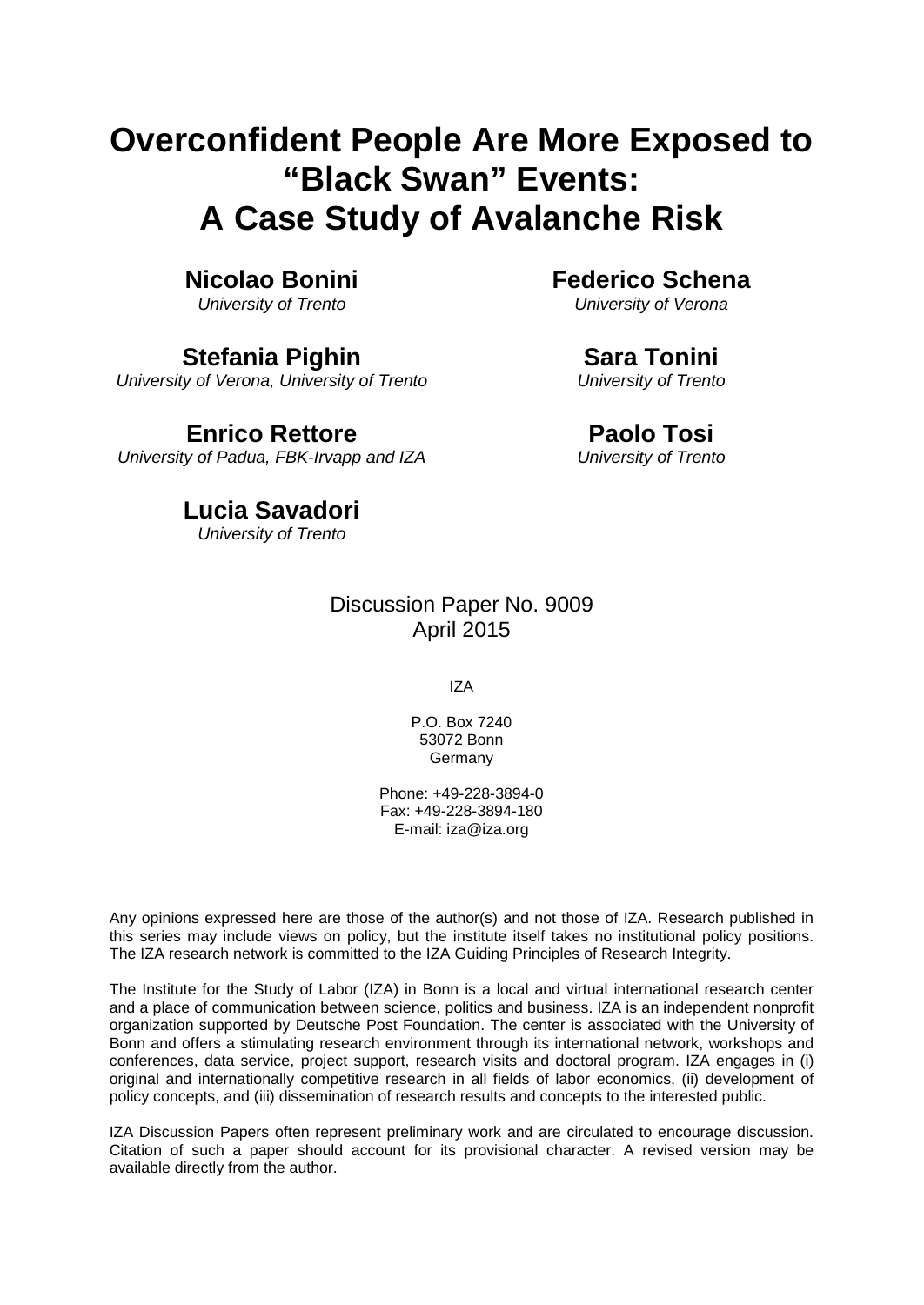IZA Discussion Paper No. 9009 April 2015

# **ABSTRACT**

#### **Overconfident People Are More Exposed to "Black Swan" Events: A Case Study of Avalanche Risk**

Overconfidence is a well-established bias in which someone's subjective confidence in their own judgments is systematically greater than their objective accuracy. There is abundant anecdotal evidence that overconfident people increase their exposure to risk. In this paper, we test whether overconfident people underestimate the probability of incurring an avalanche accident. An avalanche accident is a typical "black swan" event because it has a low probability of occurring but has potential dramatic consequences. To test whether the overconfidence bias affects the decision of backcountry skiers to go on a ski trip under different levels of avalanche risk, we measured individual cognitive traits and then used a random effect logit model to measure their effects on the probability to take the tour, by controlling for other observable characteristics of the respondent. We show that 1) overconfidence is widespread even in our sample and 2) practitioners who are more prone to overestimate their knowledge are also more likely to take the risk associated with a ski trip exposed to avalanche danger. This suggests that overconfident people are more exposed to black swan events.

JEL Classification: D83, D84, C2

Keywords: cognitive bias, risky decision, backcountry skiing, measurement errors, logit model

Corresponding author:

Enrico Rettore Department of Economics and Management University of Padova Via del Santo 33 35121 Padova (I) Italy E-mail: [enrico.rettore@unipd.it](mailto:enrico.rettore@unipd.it)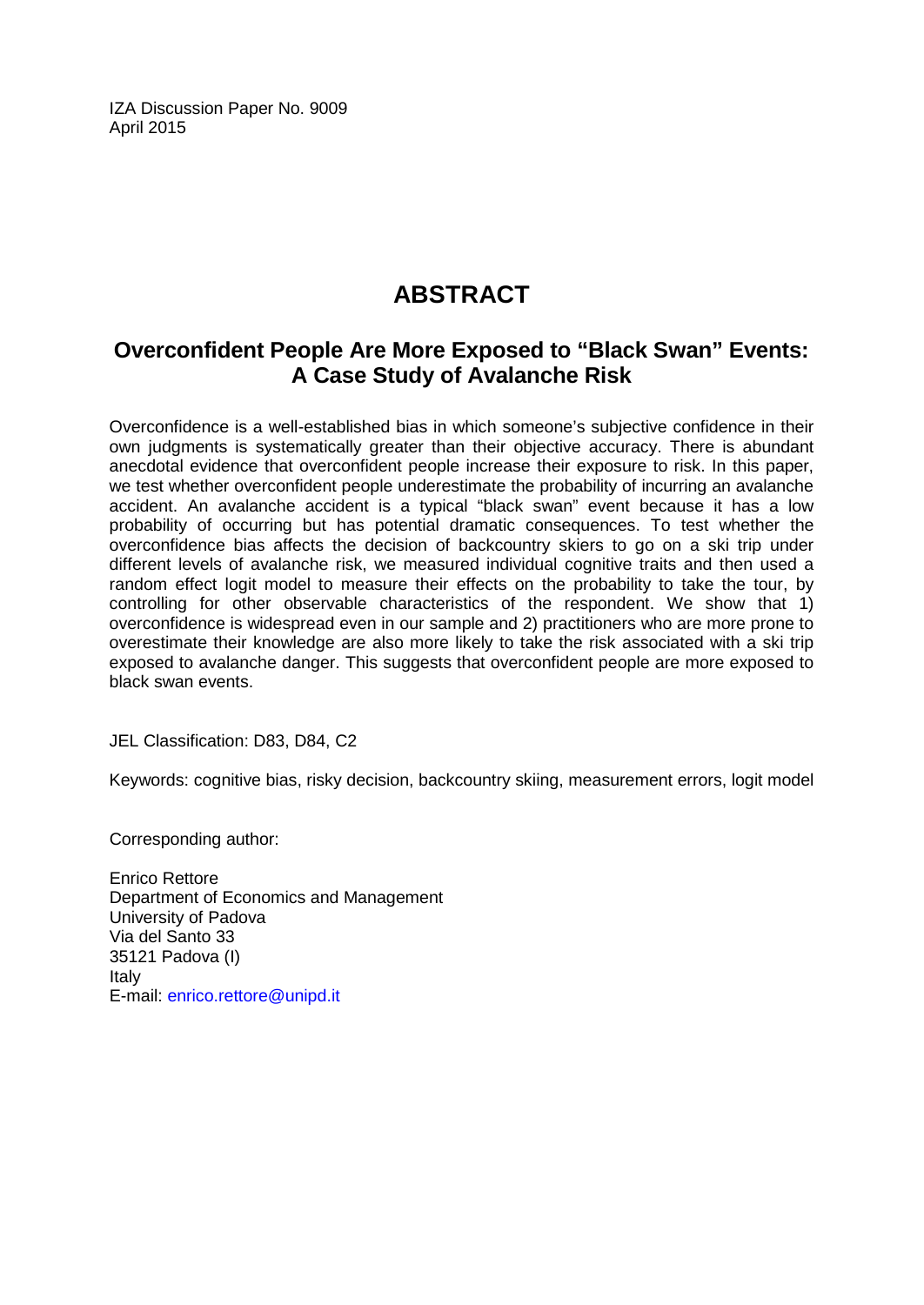#### **1. Introduction**

A black swan event is something unexpected and unpredictable at the time it occurs, with a dramatic impact on those exposed to it [1]. Some events, such as avalanches, manifest themselves as tragic black swan events, due to their dramatic severity and their rarity. Traditionally, much attention was devoted to risk analysis and risk management aspects both in experimental research and in education programs. Only in recent years, the contribution of human factors to accidents began to assume a growing relevance, focusing researchers' and educators' attention on cognitive aspects such as overconfidence, haste, inexperience and complacency [2] [3].

The aim of the present research is to explore how overconfidence (OC), and other cognitive factors, behaviourally affect decisions under the threat of black swan events.

OC is generally defined as the difference between how much one thinks she knows (confidence) and how much one actually knows (accuracy) [4] [5] [6] [7]. Since the seminal work by Lichtenstein and Fischhoff [4] a large number of studies have examined OC (for reviews see [8] [9]). The interest for this cognitive trait in the scientific community is well represented by [10]: "No problem in judgment and decision making is more prevalent and more potentially catastrophic than overconfidence".

The original meaning of the term OC was closely related to calibration and probability judgment research. In psychology, individual calibration capacity is usually measured on the basis of general knowledge questions: participants have to answer a set of questions and then to assess the probability that their answers are correct. Well-calibrated individuals are those who are able to correctly assess their amount of mistakes. Miss-calibration phenomena appear when an individual is not able to correctly assess her amount of mistakes. Notwithstanding, the meaning of the term has frequently been stretched beyond its original definition. In some research fields, OC is considered a sign of other cognitive traits or biases, and its original definition has been extended to the context of positive illusions, especially to the better-than-average effect [11], to the unrealistic optimism [12] and to the illusion of control [13]. OC has been advocated as a potential explanation for real world decisional failures, contributing to market bubbles, financial collapses, policy failures, and costly wars [14] [15] [16] [17] [18], but this cognitive trait has been studied mostly in lab experiments (see for example [6] [19]) with little attention in determining its role on shaping real world decisions. One exception is represented by the investigation of the role of OC in pathological gambling domain, where it has been shown to lead to deficits in decision-making [20] [21] [22].

In the present study, we adopted the original definition of OC in terms of miss-calibration, and we measured OC in a domain-independent task in order to investigate the role of a general cognitive trait, instead of one that is strictly related with individual expertise. In addition, we collected data on those positive illusions that have been traditionally associated to mis-judgments of risk. In particular, we measured the self-reported illusion of control [23] [13] [24] and unrealistic optimism (Weinstein 1980). Illusion of control refers to individuals' tendency to believe one can control, or at least influence, outcomes that are clearly governed by chance and, thus, uncontrollable [25] [23]. Unrealistic optimism, also known as optimistic bias, is the tendency to show an unrealistic optimism toward the future, thinking that negative events will happen less likely to the individual than to the fellow other, while positive events will happen more likely to the individual than to the fellow other [12].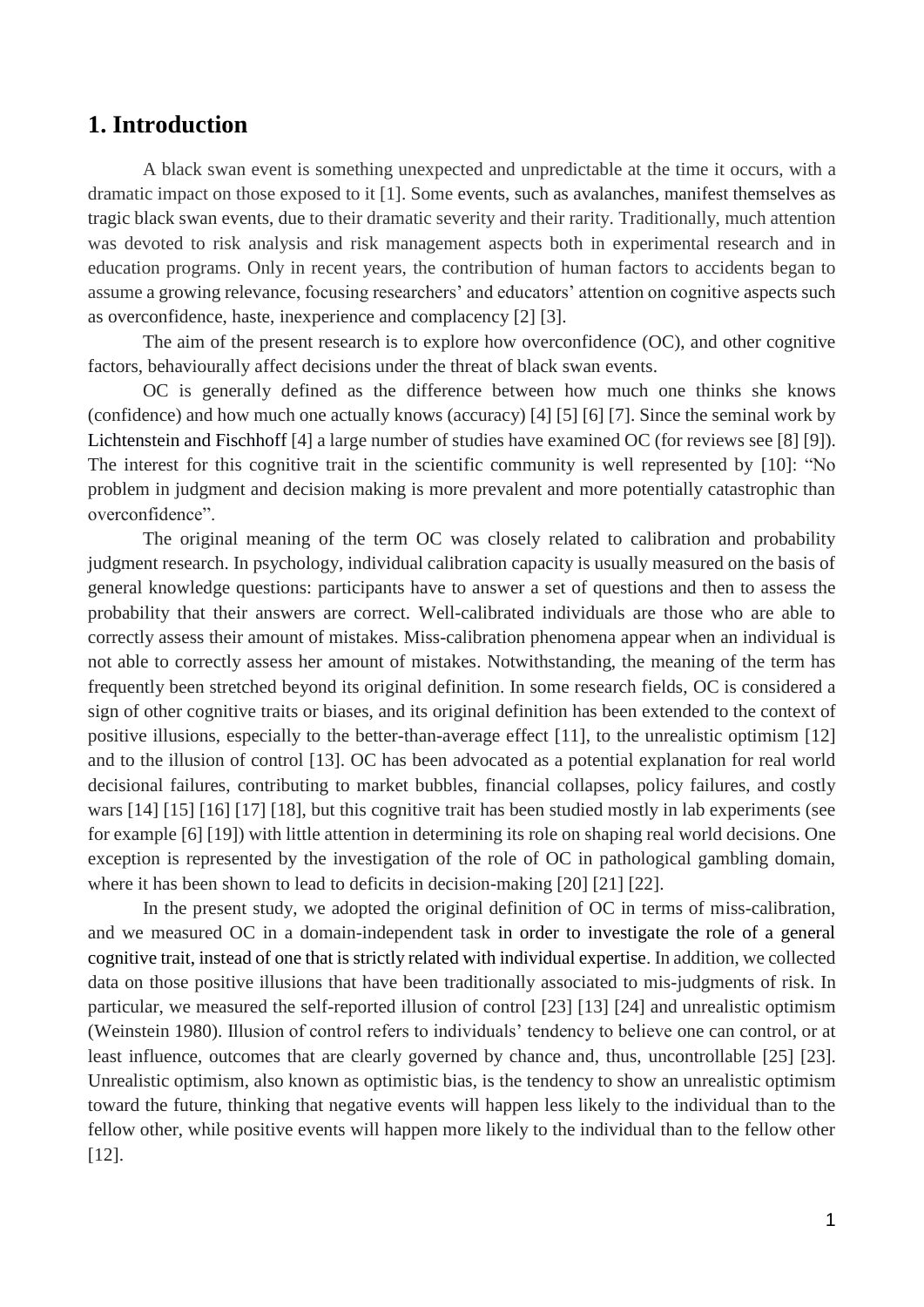Self-reported risk taking in the recreational domain [26] [27] was also included in the present research. It assesses how much the individual declares that she will likely engage in a series of risky recreational activities (such as rafting, paragliding, etc.).

Being related to the accuracy and the reliability of individual judgments, OC, and the other cognitive traits described above, might presumably influence individual decisions to expose oneself to dangerous situations. An excessive confidence in our own judgments, along with a great confidence in our knowledge and our capacities, an illusionary feeling of control over the situation, a feeling that only positive event can occur to us, and the tendency to seek for risky situations, can expose us to more hazards, also when specific risk indicators and warnings are present.

Winter mountaineering is a paradigmatic field to test the effect of OC on the decision making process. In fact, the consequence of the decision may be the very life of the skier. The case of backcountry skiers (BS) features all the elements identified by the literature as key ingredients to the insurgence of a decision in which OC plays a role. First, the objective evidence available to the BS is far from compelling. In fact, it normally takes the form of a Weather&Avalanche (WA) report<sup>1</sup>, which, in most instances, only provides the BS with a general overview of the level of avalanche risk in the area. This is insufficient to state with a reasonable degree of certainty, whether or not a specific slope would collapse under the BS herself. To a large extent, the decision is not driven by the objective evidence. It is rather based on the BS own judgment. Therefore, the degree of confidence the BS has on her own judgement plays a crucial role. Second, as the probability of occurrence of an avalanche accident is small or very small in most instances, the BS is very likely not to have a direct experience of the event. That is, she lacks fast and clear feedbacks to her decisions [6]. Additionally, when the feedback comes, it is likely to be a fatal one. Lastly, the fact that the probability of the occurrence of an avalanche accident is normally very small might induce the BS to just overlook it [7].

#### **2. Materials and Methods**

1

We asked a sample of BS's to take part into a survey to collect information on their cognitive traits, as well as on their attitude to practice backcountry skiing at alternative degrees of avalanche risk. Then we studied whether cognitive traits are correlated to the decision to take the tour.

The set up of the experiment closely reproduces the way in which winter mountaineers draw their decision on whether to take a tour and which one to choose for the next day. The evening before, sat at their pc, practitioners collect information on snow and weather conditions from the WA report, consider a list of options for their ski tour and finally decide.

People willing to take part in the study sent a message to a computerized system to receive via e-mail the codes to enter an on-line questionnaire. Since the procedure fully preserves the anonymity of the respondents there was no way of obtaining their written consent. The protocol has been approved by the *Comitato Etico per la sperimentazione con l'essere umano* of the University of Trento.

Three hundred and four (304) people – mostly backcountry skiers, only few of them using snow-shoes – completed the questionnaire. We excluded twenty-nine respondents from the analyses either because they reported not to be backcountry skiers nor winter hikers; or because they reported

<sup>1</sup> Weather&Avalanche report is released on a regular basis by local agencies and describes the conditions of the weather and of the snowpack in a specific area. It also provides a forecast for the coming days.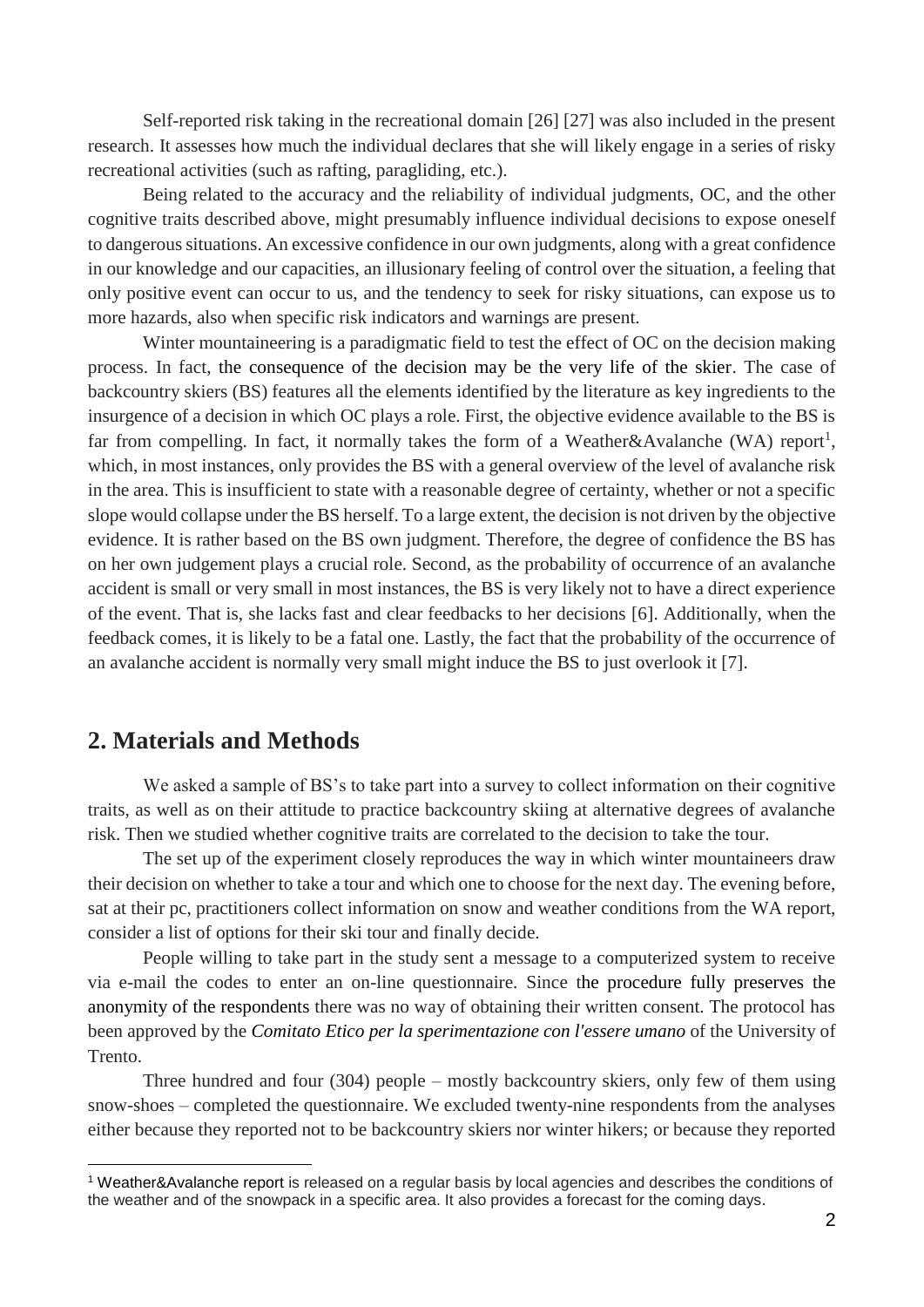to not know any of the tours listed in the questionnaire; or because they reported to be unwilling to ride the easiest tour even in the most favourable weather condition. The final sample included 275 respondents (90% of them are backcountry skiers; see below). The typical respondent was a middleaged, experienced and skilled male, strongly committed to ski touring, who chooses and engages in the tours together with peers at his same level of experience and skills. Table 1 provides a summary description of the respondents.

The questionnaire is made up of three sections. The first section collects basic information: age, gender, level of mountaineering experience, way of practicing ski touring or winter hiking (how many tours per week, peers' characteristics, who chooses and leads the tour), and the level of understanding of a WA report.

The second section lists three local and very popular ski tours of increasing level of difficulty (MSA to OSA in the Blachère scale), along with three WA reports characterized by a level of avalanche danger ranging from level 2 – Moderate to level 4 – High (the European Avalanche Danger Scale ranges from 1 - Low to 5 – Very High). Respondents were asked on their willingness to engage in each of the three tours in every WA scenarios. In this way, we collected nine hypothetical decisions for each respondent.

The third and last section measures overconfidence, illusion of control, unrealistic optimism, and risk-taking attitude.

| Age                                                                       | 41 |
|---------------------------------------------------------------------------|----|
| % of male respondents                                                     | 91 |
| Years of experience                                                       | 14 |
| % of mountain guides or Italian Alpine Club instructors                   | 30 |
| % of backcountry skiers                                                   | 90 |
| % of respondents taking at least one tour per week                        | 60 |
| % of respondents regularly taking tours with equally experienced partners | 60 |
| % of respondents choosing the tour together with the partners             | 60 |
| % of respondents reporting self-assessed average/high ski-touring ability | 50 |
| % of respondents correctly interpreting the keywords of the WA report     | 70 |

Tab. 1: Description of the 275 respondents selected for the analysis.

Overconfidence was assessed following [20] asking participants to answer 18 twoalternatives, general-knowledge questions(i.e. not specific to the backcountry ski domain). After each question people were asked to estimate the confidence that the answer was correct on a half-range scale (from 50% to 100%). The OC score for the  $i<sup>th</sup>$  respondent was computed as the difference between her own average confidence over the 18 answers (CONF), and her own percentage of correct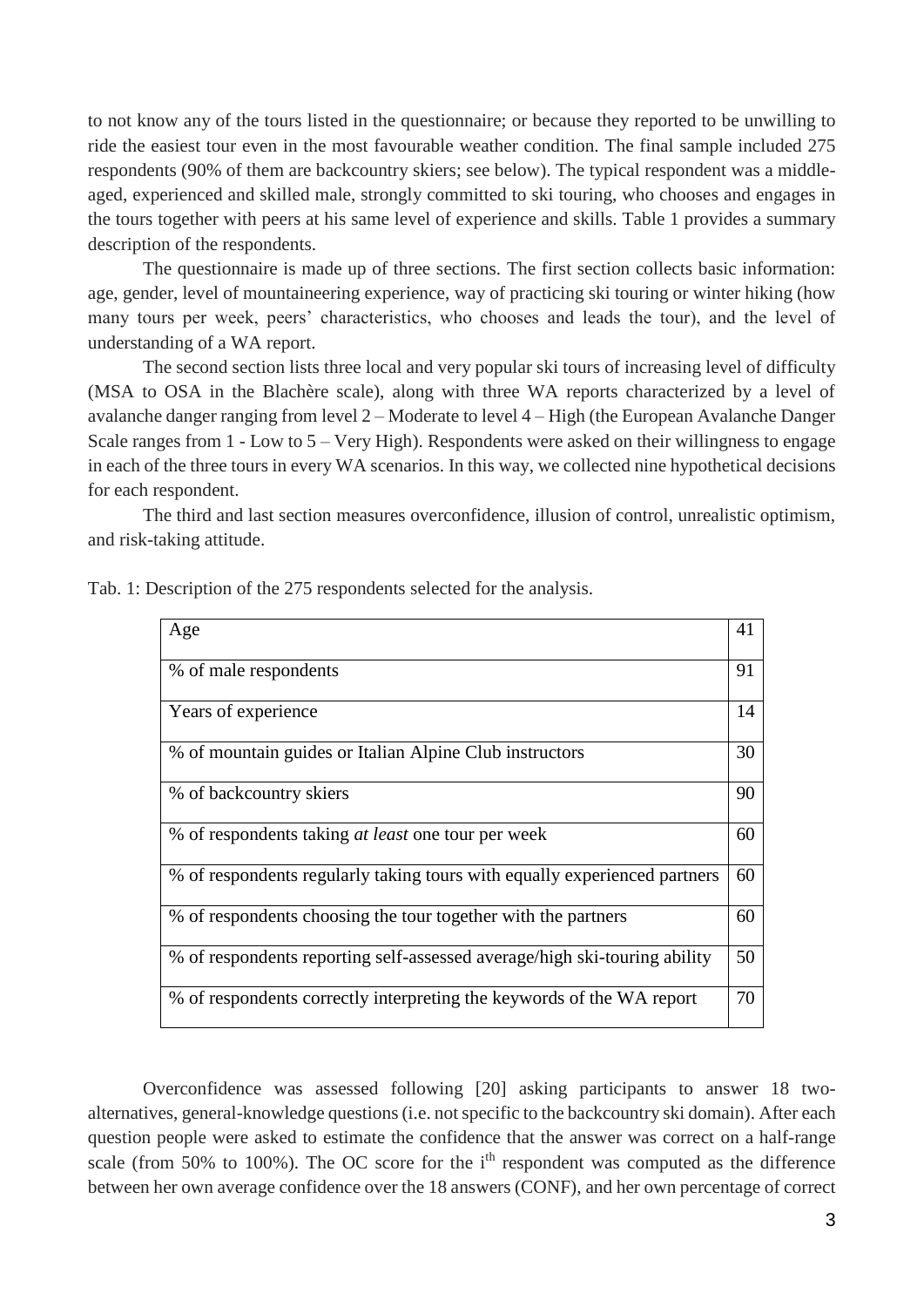answers to the 18 questions (ACC). CONF could range from 50 to 100. ACC could range from 0 to 100 (50 is the lower limit up to random fluctuations). The theoretical range for the OC score goes from -50 (extreme underconfidence) up to 100 (extreme overconfidence). Respondents who exhibit a positive score believe that they know more than what they actually do. Similarly, respondents who display a negative score believe that they know less than what they actually do.

Illusion of Control was measured using the Unrealistic Control Beliefs Scale [24], which assesses perceived control over uncontrollable events. The scale comprises 15 items and answers are given on a seven-points scale from "strongly disagree" to "strongly agree". The individual score is evaluated as the average over the 15 items.

Unrealistic Optimism was measured as suggested by [12]. Participants are asked to report how much they think they are likely to experience a series of events as compared to some peers of the same gender and age. 34 events among those proposed by [12] were selected, 12 positive and 22 negative. After inverting the scale for the negative events, the individual score was evaluated as the average over the 34 items.

Self-reported risk taking was measured by the recreational sub-scale of the Domain Specific Risk Taking scale (DOSPERT; [27]). The DOSPERT scale is designed to assess risk preferences through self-report in five domains. We used only the items pertaining to the recreational domain. The respondent is asked how likely she would engage in each of six risky practices. Answers were given on a seven points scale, from "extremely unlikely" to "extremely likely". The individual score is evaluated as the average over the six items.

#### **2.1 Analysis**

Data were analyzed using the Rasch model [28]. Let  $Y_{ij}$  be the binary answer provided by the  $i<sup>th</sup>$ respondent to the *j<sup>th</sup>* of the nine combinations ski tour/WA conditions (coded as YES=1, NO=0). We modeled it as a function of  $\alpha_i$  – the *i*<sup>th</sup> respondent individual characteristic representing the largest level of risk she is available to take – and of:

$$
-\gamma_j + \varepsilon_{ij}^* \qquad i = 1,275 \ \ j = 1,9 \tag{1}
$$

the level of riskiness of the  $j<sup>th</sup>$  combination ski tour/WA condition as perceived by the  $i<sup>th</sup>$  respondent, with  $\varepsilon_{ij}^*$  being an unobservable random variable which for computational convenience we assume to follow a zero-mean logistic distribution. Note that the quantity in (1) is made up of a component  $\gamma_j$ , which is common to all the respondents, representing the average perceived level of riskiness, and a second component  $\varepsilon_{ij}^*$ , which is specific to each respondent. The *i*<sup>th</sup> respondent accepts the *j*<sup>th</sup> combination ski tour/WA conditions – i.e. she takes the risk of going on that tour in those  $WA$ conditions – if and only if her perceived riskiness is not larger than the largest level of risk she is available to take, that is, if and only if the following inequality holds:

$$
-\gamma_j + \varepsilon_{ij}^* \le \alpha_i \tag{2}
$$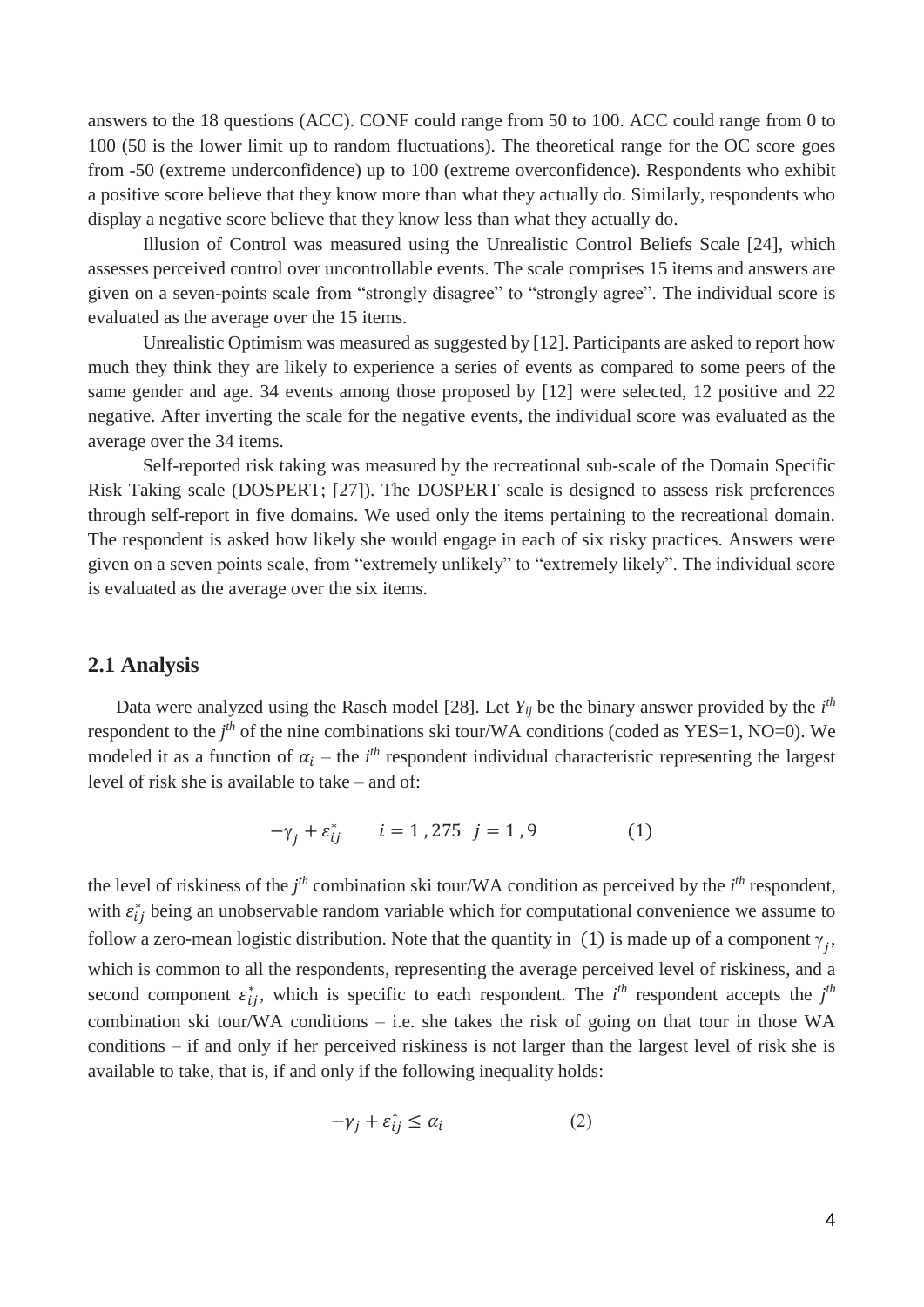It follows that, the probability of going on a tour at the average (perceived) level of riskiness  $\gamma_i$ for a respondent with a threshold for risk  $\alpha_i$  is:

$$
\Pr(Y_{ij} = 1 | \alpha_i, \gamma_j) = \Pr(-\gamma_j + \varepsilon_{ij}^* \le \alpha_i | \alpha_i, \gamma_j) = \Pr(\varepsilon_{ij}^* \le \alpha_i + \gamma_j | \alpha_i, \gamma_j) = \Lambda(\alpha_i + \gamma_j)
$$
(3)

where  $\Lambda(.)$  is the logistic cumulative distribution function. The individual specific threshold for risk,  $\alpha_i$ , could depend both on observable,  $x_i$ , and unobservable,  $u_i$ , individual characteristics:

$$
\alpha_i = \beta x_i + u_i \tag{4}
$$

where the vector  $x_i$  includes the scores for the cognitive and personality traits and all the individual characteristics that we want to control for (see below).

We end up with a random effect logit model [28]:

$$
Pr(Y_{ij} = 1 | x_i, \gamma_j) = E_u \{ \Lambda (\beta x_i + u_i + \gamma_j) \}
$$
 (5)

In evaluating the expected value in  $(5)$ , we assume  $u$  to be a zero mean Gaussian distribution, whose variance is estimated along with the other parameters in the model.

Results of the logistic regression, reported in the next section, are presented as the marginal effect (on the probability of skiing the tour) of each explanatory variable (for the binary variables, it is the effect of switching each of them from 0 to 1). In other words, if the  $r<sup>th</sup>$  component of x is a continuous variable, its effect on the *i th* respondent is given by the partial derivative of (5) with respect to that component :

$$
E_u\{\lambda(\beta x_i + u_i + \gamma_j)\}\beta_r \qquad (6)
$$

where  $\lambda(.)$  is the first derivative of  $\Lambda(.)$  with respect to its argument. Table 3 in the next section summarizes the average of the individual marginal effect (6) evaluated across the 275 respondents included in the sample.

#### **2.2 The role of measurement errors**

In this section, we focus on the cognitive trait that turns out to be central to our study, i.e. OC. In particular, we explain why, due to measurement errors, the estimate of its effect from the standard logit analysis is biased toward zero. In our study, the bias is rather considerable and deserves an indepth discussion. A handy correction to this bias emerges as a result of the following argument.

As already explained, the OC score is measured as the average over 18 items of the itemspecific difference between the respondent confidence and the respondent accuracy. Following a standard two-way analysis of variance, we let  $z_{ij}$ , i.e. the score on the  $j<sup>th</sup>$  item for the  $i<sup>th</sup>$  subject, to depend on three components: an individual-specific effect,  $a_i$ , which is the true level of individual OC whose average is normalized to zero; an item-specific effect,  $b_j$ ; and a purely random zero average component,  $v_{ii}$ :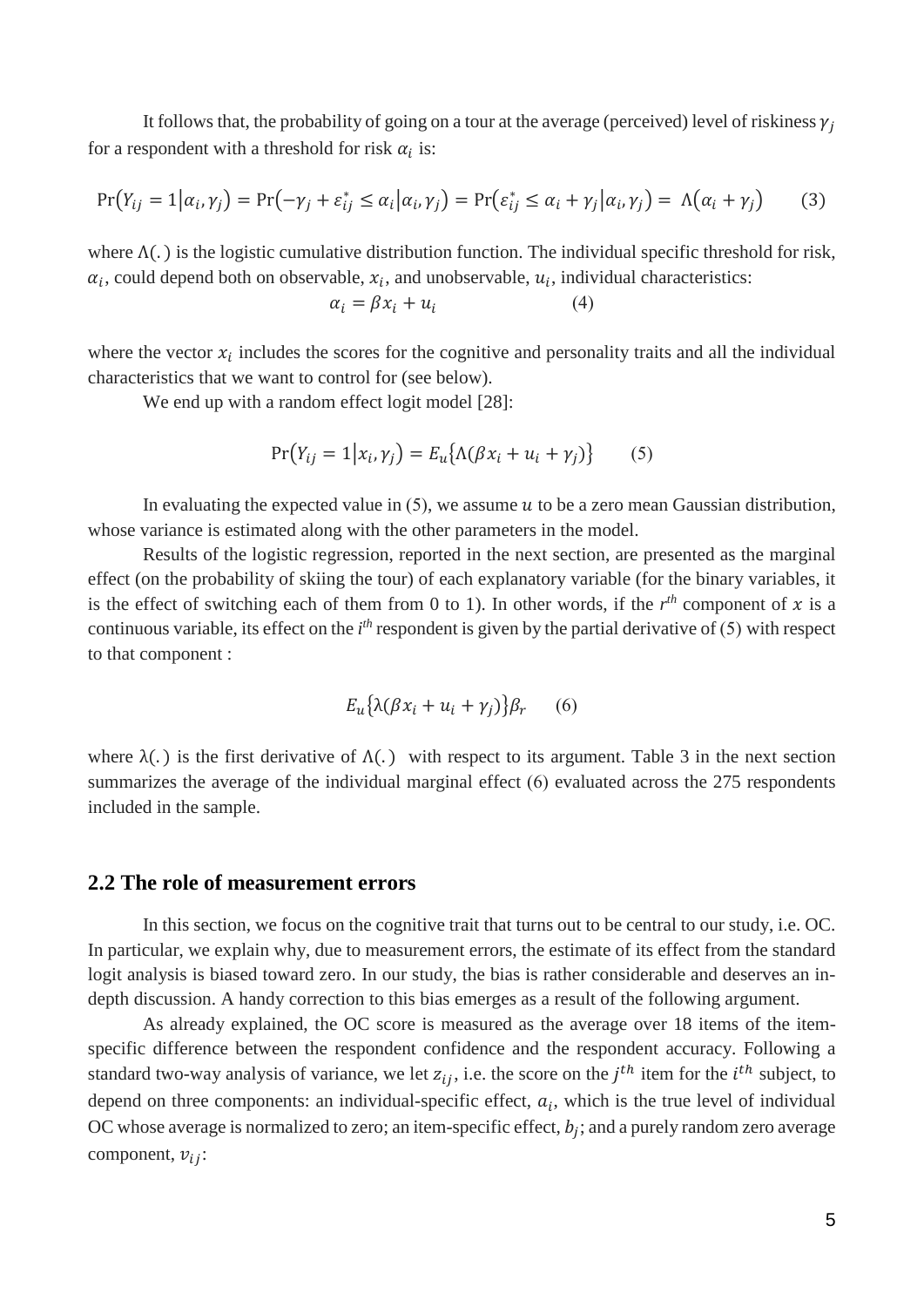$$
z_{ij} = a_i + b_j + v_{ij} \qquad i = 1,275 \quad j = 1,18 \tag{7}
$$

The item-specific component,  $b_j$ , is introduced to account for the degree of suitability of item *i* to reveal the subjects' overconfidence. There is clear evidence in the data that it varies across items. Let us consider Figure 1. It presents the distribution of the difference between confidence and accuracy, i.e. the OC scores of the 275 individuals in the sample, specific to two polar items out of the 18 used in the questionnaire. Specifically, item A presents a distribution, which features two large peaks at 100 and at 50 (along with a minor one at -50), the former one meaning that a sizeable proportion of respondents believe they are correct (confidence=100), when, in fact, they are not (accuracy=0). On the contrary, item B exhibits the largest peak at 0, i.e. confidence is equal to accuracy to a notable fraction of respondents.



Fig. 1: Distribution of the difference between confidence and accuracy in two polar items

In order to measure  $a_i$  as accurately as possible, we can proceed as follows:

$$
z_{i.} = a_i + b. + v_{i.} \tag{8}
$$

where the dot stands for the average over the 18 items.  $z_i$ , the observed OC score, is equal to the true OC score,  $a_i$ , plus the measurement error,  $v_i$  (plus *b*. which here plays as the average value of OC). Note that  $v_i$  has to be considered as a measurement error, since it does not convey any information on the respondent's OC, but rather it adds noise.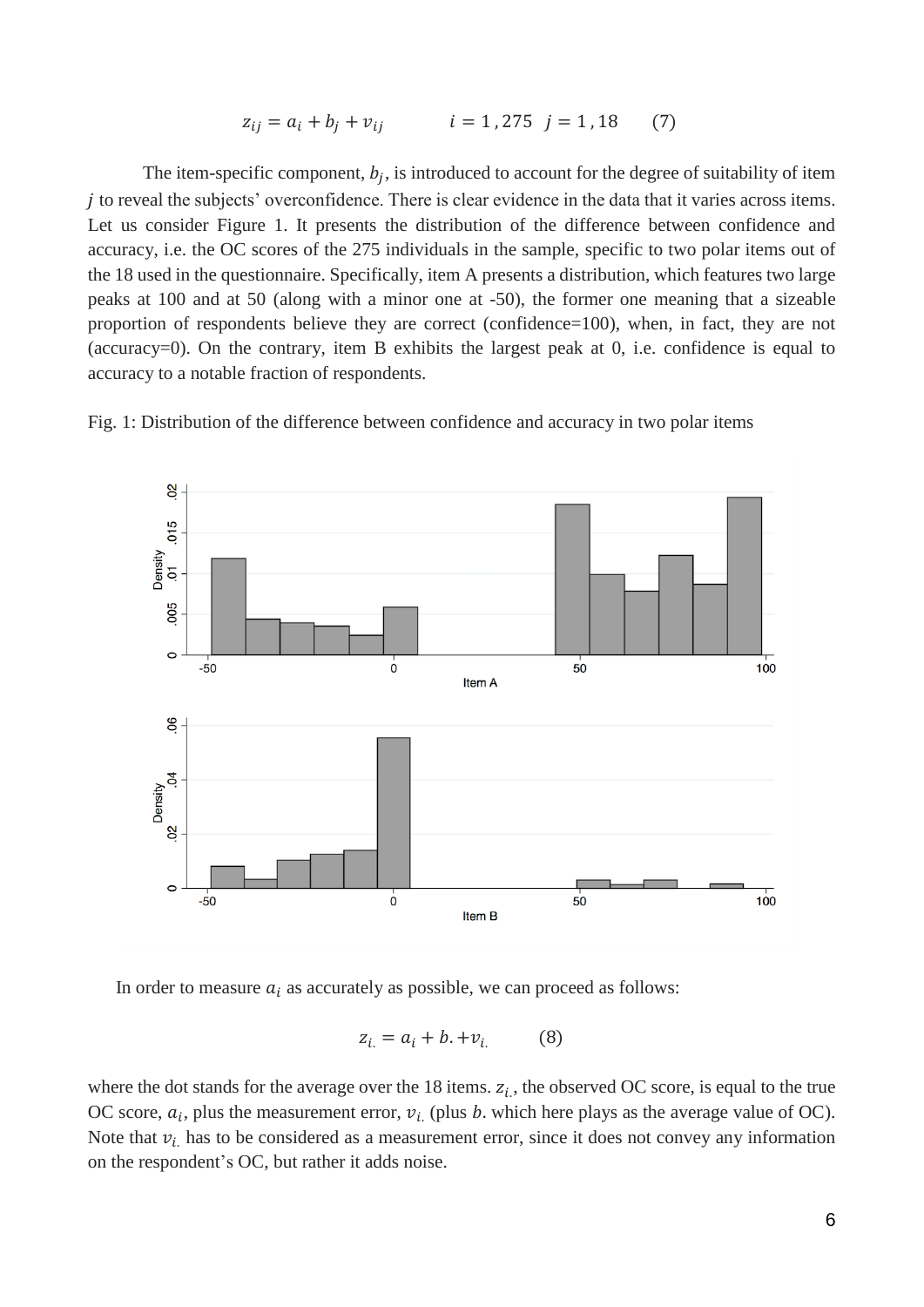The parameter we would like to estimate is the coefficient on the true OC score in (5),  $\beta_a$ . In addition, to assign a unit of measurement to OC we focus on the effect of a variation as large as one standard deviation, i.e. we should multiply the regression coefficient by the standard deviation of the true OC score,  $\sigma_a$ . Instead, the parameter we are actually estimating is the coefficient on the observed OC score  $z_i$ ,  $\beta_z$ , times its standard deviation,  $\sigma_z$ . The measurement error has an opposite influence on the estimate. On the one hand, it induces an attenuation bias on the estimate of  $\beta_a$  in that:

$$
\beta_z = \frac{\beta_a \sigma_a^2}{\sigma_a^2 + \sigma_v^2} \tag{9}
$$

where  $\sigma_v^2 = \sigma_v^2/18$  is the variance of  $v_i$  (for more details, see [29]). On the other hand, equation (8) implies that the measurement error induces an overestimation of  $\sigma_a^2$  in that:

$$
\sigma_z^2 = \sigma_a^2 + \sigma_v^2 \tag{10}
$$

Therefore, ignoring the role played by the measurement error in the estimate, leads us to obtain that the estimate of  $\beta_a \sigma_a$  from the logit regression is affected by a multiplicative attenuation bias:

$$
\beta_z \sigma_z = \beta_a \sigma_a \left[ \frac{\sigma_a^2}{\sigma_a^2 + \sigma_v^2} \right]^{0.5} \tag{11}
$$

Since both  $\sigma_a^2$  and  $\sigma_v^2$  (along with  $\sigma_b^2$ ) can be estimated by fitting equation (7) to the data, for the bias to be corrected, it is sufficient to divide the estimated effect of the OC score by the attenuation bias in equation (11).

In the appendix, we show that the multiplicative attenuation bias can be even smaller than the one displayed in equation (11) if we also consider the other explanatory variables included in vector  $x$  (in the specific case we are discussing, however, the difference is qualitatively negligible).

Finally, note that since the average OC is slightly positive (see Figure 2) as a result of the measurement error, the proportion of respondents with a negative OC score in Figure  $2 - i.e.$  the proportion of underconfident in the sample – turns out slightly overestimated:

$$
Pr(z_{i.} < 0) = Pr(a_i + b. + v_{i.} < 0) > Pr(a_i + b. < 0) \tag{12}
$$

#### **3. Results and Discussion**

Figure 2 shows the distribution of OC in our sample. Approximately 53% of the respondents feature a positive value of the score, that is, they are overconfident.

Table 2 presents the hypothetical decisions as reported by the respondents. It displays the expected pattern both over the level of difficulty of the tour and over the degree of avalanche danger.

Table 3 reports the results of the logit regression as the average marginal effect of the explanatory variables on the probability to go on the tours. Both OC and risk taking matter in the decision, while the other two traits, i.e. illusion of control and unrealistic optimism, turn out to be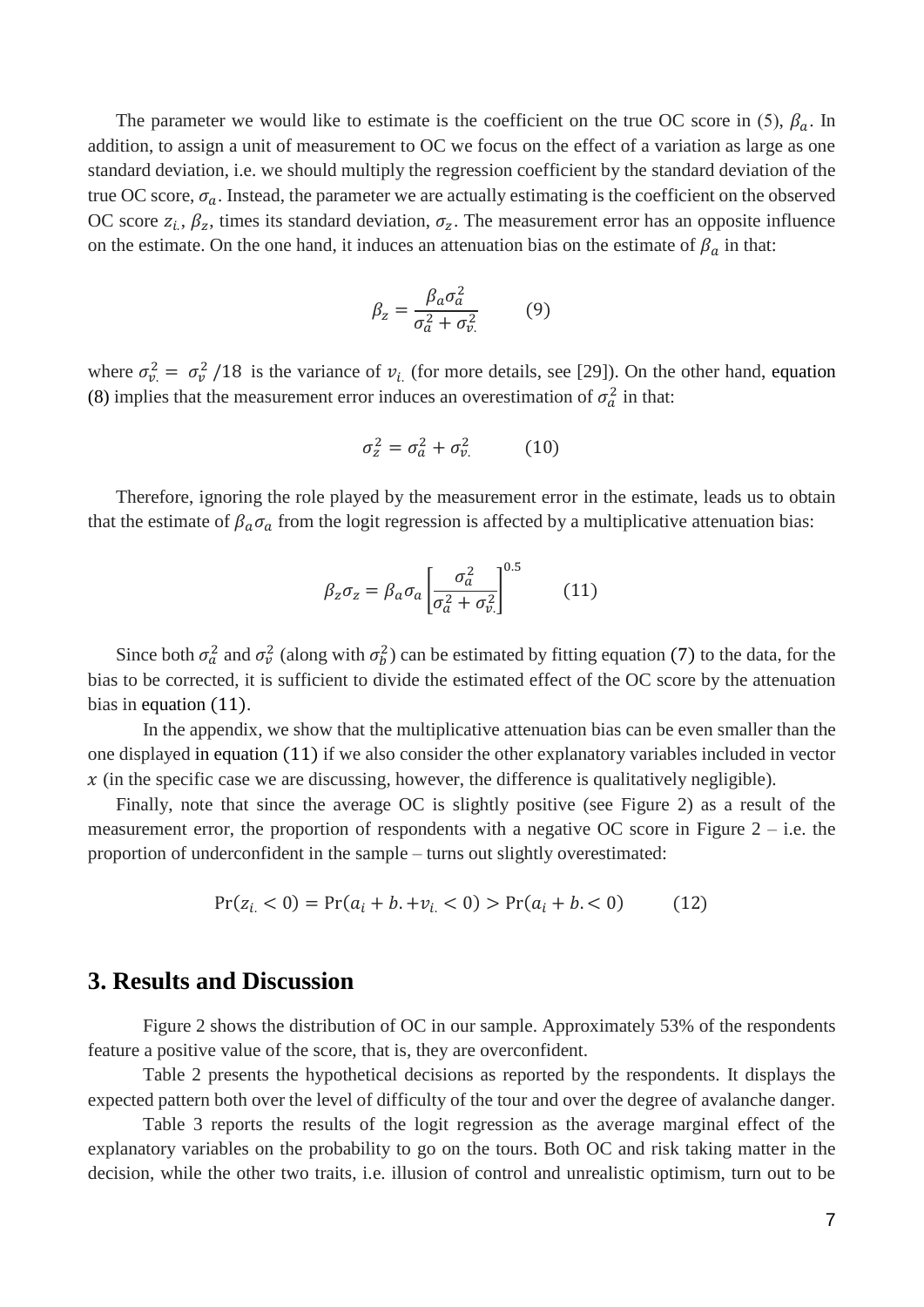irrelevant. Other things being equal, a one standard deviation increase of the OC score (it is equal to 9.75) induces a 0.0658 increase on the probability to undertake the tour (t-stat=3.14).



Figure 2: Distribution of the overconfidence score in the sample

Table 2. Percentage of respondents reporting they would go the tour by degree of avalanche danger and level of the tour.

|                         | Level of the tour |     |            |
|-------------------------|-------------------|-----|------------|
| <b>Avalanche danger</b> | <b>MSA</b>        | BSA | <b>OSA</b> |
| $2 -$ Moderate          | 100               | 77  | 43         |
| $3$ – Considerable      | 84                | 14  | 6          |
| $4 - High$              | 43                | 2   |            |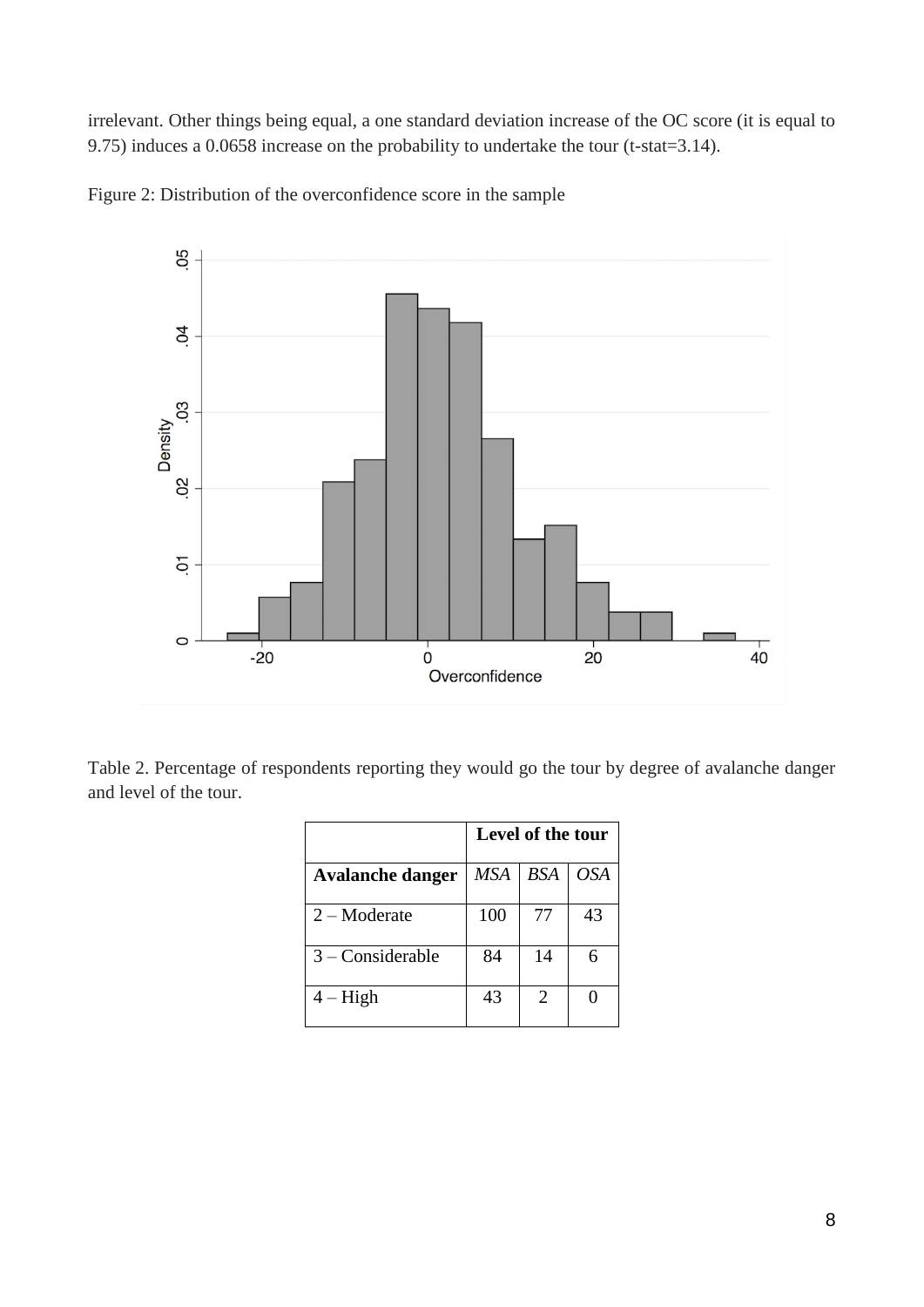# Table 3. Results of the logit regression

| Overconfidence                                                                                                                                 | decision<br>0.00675**             |
|------------------------------------------------------------------------------------------------------------------------------------------------|-----------------------------------|
| Risktaking                                                                                                                                     | (0.00215)<br>$0.216**$            |
| risktaking^2                                                                                                                                   | (0.0871)<br>$-0.0242**$           |
| illusion of control                                                                                                                            | (0.0111)<br>$-0.00485$            |
| unrealistic optimism                                                                                                                           | (0.0307)<br>0.0203                |
| Activity<br>1=ski mountaneering 0=winter hiking                                                                                                | (0.0253)<br>0.0789<br>(0.0643)    |
| south tyrol<br>omitted category: Trentino region                                                                                               | $0.133*$<br>(0.0737)              |
| Veneto<br>omitted category: Trentino region<br>Gender                                                                                          | $-0.146***$<br>(0.0437)<br>0.0742 |
| 1=male 0=female<br>years experience                                                                                                            | (0.0641)<br>$-0.00115$            |
| number of years of experience in practising the activity<br>age beginning                                                                      | (0.00245)<br>$0.00522*$           |
| age at which the practitioner started being engaged in the activity<br>certified exp                                                           | (0.00277)<br>$-0.123**$           |
| 1=mountain guide or Alpine Club instructor 0=no certified<br>experience                                                                        | (0.0415)                          |
| tour done<br>1=the respondent undertook the tour at least once 0=never took                                                                    | $0.0993**$                        |
| the tour before<br>frequency2 (omitted category: frequency1 - go on a tour less<br>than once a week)                                           | (0.0345)<br>$-0.0142$             |
| go on a tour once a week<br>frequency3 (omitted category: frequency1 - go on a tour less                                                       | (0.0474)                          |
| than once a week)<br>go on a tour more than once a week                                                                                        | 0.0225<br>(0.0619)                |
| exp company2 (omitted category: exp_company1 - less<br>experienced partners)<br>equally experienced partners                                   | -0.0440<br>(0.0773)               |
| exp company3 (omitted category: exp_company1 - less<br>experienced partners)<br>more exprienced partners                                       | 0.0476<br>(0.0995)                |
| <b>relative</b> exp2 (omitted category: relative_exp1 - self-assessed<br>low ski-touring ability)<br>self-assessed average ski-touring ability | $-0.0202$<br>(0.0499)             |
| relative exp3 (omitted category: relative_exp1 - self-assessed                                                                                 |                                   |
| low ski-touring ability)<br>self-assessed high ski-touring ability                                                                             | 0.0363<br>(0.0804)                |
| tour choice2<br>(omitted category: tour_choice1 - the respondent<br>chooses the tour)<br>tour choosen by respondent's partners                 | $-0.00767$<br>(0.105)             |
| tour choice3<br>(omitted category: tour_choice1 - the respondent<br>chooses the tour)                                                          | $0.132**$                         |
| tour choosen by the respondent together with her partners                                                                                      | (0.0492)                          |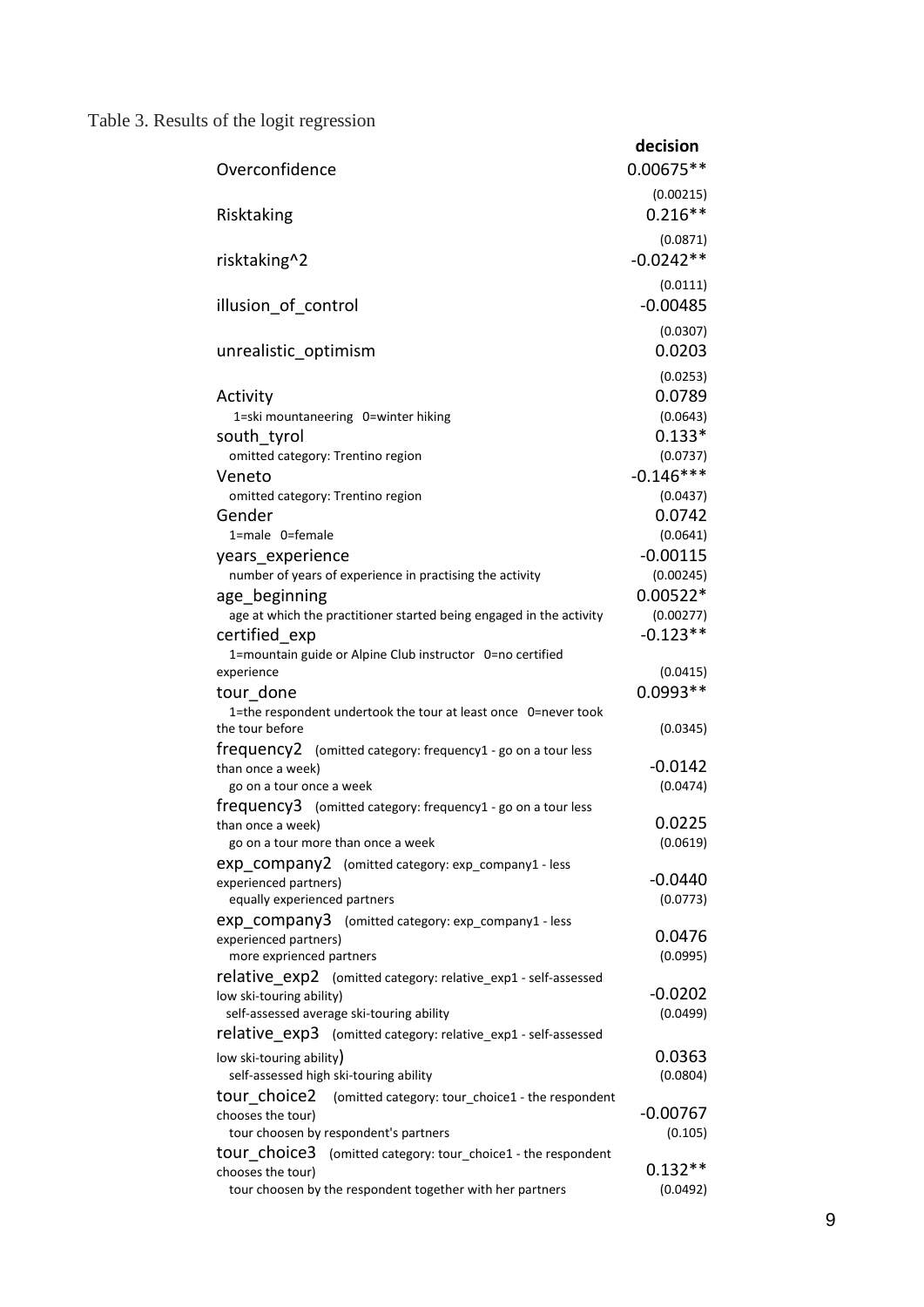| Knowledge                                                                 | $-0.0285$   |
|---------------------------------------------------------------------------|-------------|
| number of correct answers given to three specific questions on            | (0.0374)    |
| interpreting the keywords of the W&A report                               |             |
| <b>bsa</b> (omitted category: msa- moderate skier and alpinist / Blachère |             |
| scale)                                                                    | $-0.596***$ |
| good skier and alpinist - Blachère scale                                  | (0.0267)    |
| <b>OSA</b> (omitted category: msa- moderate skier and alpinist / Blachère |             |
| scale)                                                                    | $-0.749***$ |
| very good skier and alpinist - Blachère scale                             | (0.0226)    |
| danger2 (omitted category: danger1 - hazard level moderate)               | $-0.536***$ |
| hazard level considerable / European Average Danger Scale                 | (0.0269)    |
| danger3 (omitted category: danger1 - hazard level moderate)               | $-0.746***$ |
| hazard level high / European Average Danger Scale                         | (0.0224)    |
|                                                                           |             |
| N                                                                         | 2244        |
| sigma u                                                                   | 1.005       |
| sigma e                                                                   |             |
|                                                                           |             |
| Rho                                                                       | 0.235       |
|                                                                           |             |

Marginal effects; standard errors in parentheses \*p<0.10, \*\*p<0.05, \*\*\*p<0.001

As already discussed, this estimate could be biased due to the noise brought in by the measurement errors. In the sample,  $var{v_{ij}}$  is equal to 1261.10, so that, up to sampling error, the variance of the measurement error is:

$$
\sigma_{v.}^2 = \frac{1261.10}{18} = 70.06\tag{13}
$$

On the other hand,  $var{z_i}$ =95.096. This means that accounting for the measurement error (and up to sampling error), the variance of the true OC score is:

$$
\sigma_a^2 = 95.096 - 70.06 = 25.03 \tag{14}
$$

implying that 73.67% of the observed variability of the OC score,  $z_i$ , is due to the measurement error:

$$
\frac{\sigma_{v.}^2}{\sigma_{z_i}^2} = \frac{70.06}{95.096} = 0.7367
$$
 (15)

Therefore, up to sampling error, the attenuation bias in (11) turns out to be as large as:

$$
\left[\frac{\sigma_a^2}{\sigma_a^2 + \sigma_{v}^2}\right]^{0.5} = \left[\frac{25.03}{25.03 + 70.06}\right]^{0.5} = 0.51\tag{16}
$$

Taking this into account, the estimated value of the effect of a one standard deviation increase of OC is as large as: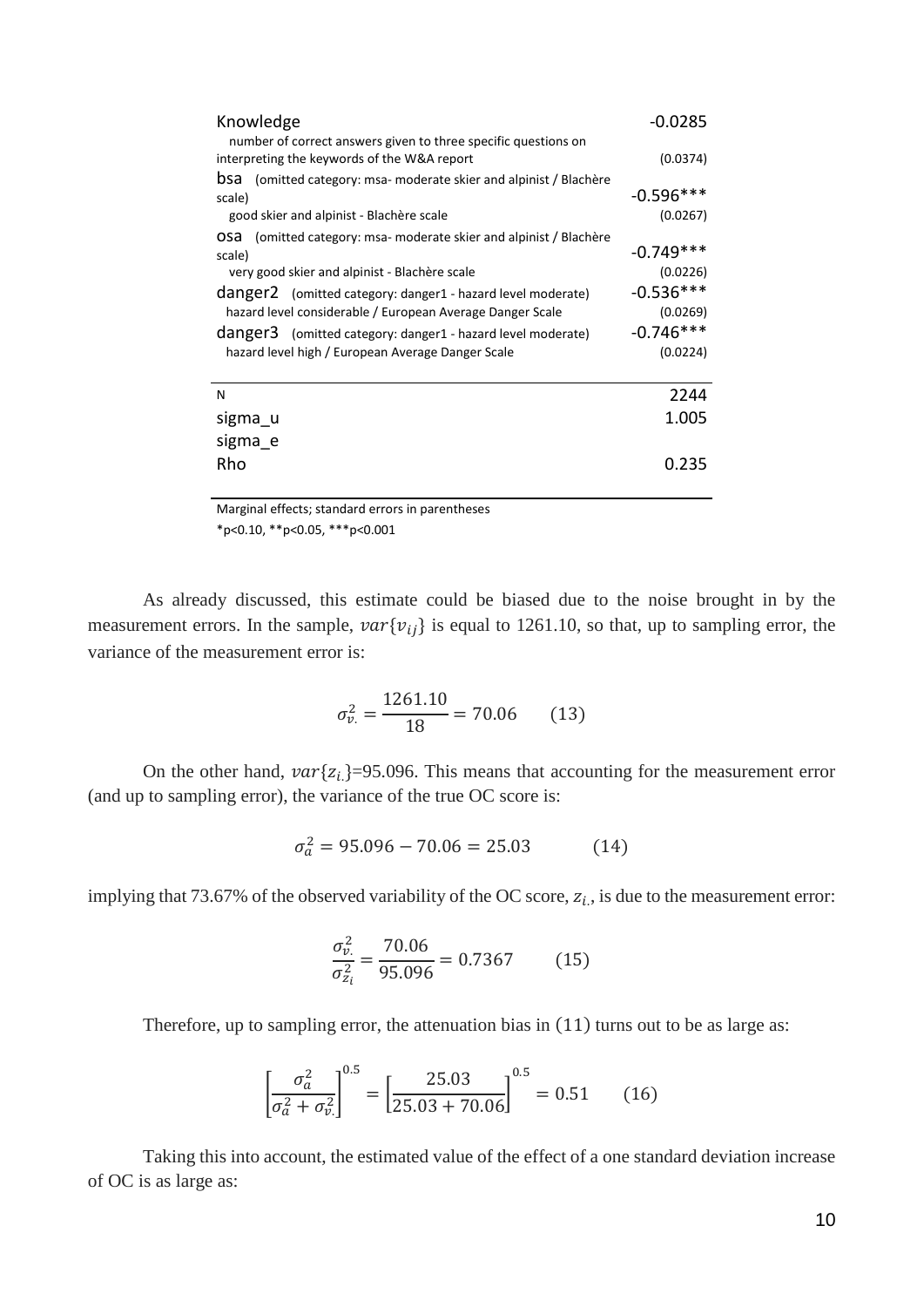0.0658  $\frac{1282}{0.51} = 0.1283$ 

In other words, moving from an individual in the left tail of the distribution of the true OC score – percentile 2.5, say – to an individual in the right tail of the same distribution – percentile 97.5, say - the probability of undertaking a tour increases approximately by 0.50 (0.1283  $* 2 * 1.96$ ; for convenience, here we refer to the Gaussian distribution).

The risk taking score induces an increase in the probability to undertake the tour of the same order of magnitude as OC (but the effect is slightly nonlinear). However, there is a crucial difference in how these two traits may be detrimental for the BS. In fact, while BS's – and mountaineers in general – know they are taking some risk and accept it – i.e. they are aware they are risk takers, they are not at all aware of their own OC and how it influences their decision-making in the avalanche domain. This way, they end up exposed to the black swan with a probability larger than the one they attribute to the event. In the context of the decisions taken by an overconfident practitioner, the substantial lack of awareness undermines all the efforts made by Snow & Avalanche services to forecast more and more accurately the avalanche risk.

Concerning the control variables included in the regression, it is worth to note that a) the effect of the age at which respondents have been taught is correlated positively with the probability to undertake the excursion: ten additional years (meaning that respondents started later in life to practice backcountry ski) implies an increase in the probability by as much as 0.05; b) mountain guides and Alpine Club instructors are less prone to take risks associated with ski mountaineering: other things being equal, the probability to undertake the tour is 0.12 lower; c) the effect of having a direct knowledge of the tour is positively correlated: for those who did it in the past the probability to undertake the tour is 0.1 larger; d) subjects who choose the excursion jointly with their mates are 0.13 more likely to undertake the tour.

#### **4. Robustness checks**

In this section we assess the robustness of our results to two possible misspecifications of the analysis. First, there is clear evidence in our data that ACC, the proportion of right answers to the 18 questions is negatively correlated to OC. If ACC had an effect on the decision of the backcountry skier – more cultured respondents might be less prone to take risk, say - omitting it from the regression would result in a biased estimate of the effect of OC. As an extreme case, the positive effect we found for OC might be entirely due to the effect of the omitted ACC. To check it we re-estimated the logit regression including ACC as an additional regressor. The associated coefficient turns out to be statistically zero.

Second, and at least partly related to the previous issue, by the way in which OC is defined, at high values of ACC there is very little – or not at all - room for overconfidence. That is, to uncover the possible overconfidence of respondents featuring a high ACC score with respect to the 18 items we selected, an alternative choice of more difficult items should be administered to them. Note that this mechanical consequence of the definition of OC might account at least partly for the negative correlation we observe between OC and ACC. To assess whether it affects our estimate, we re-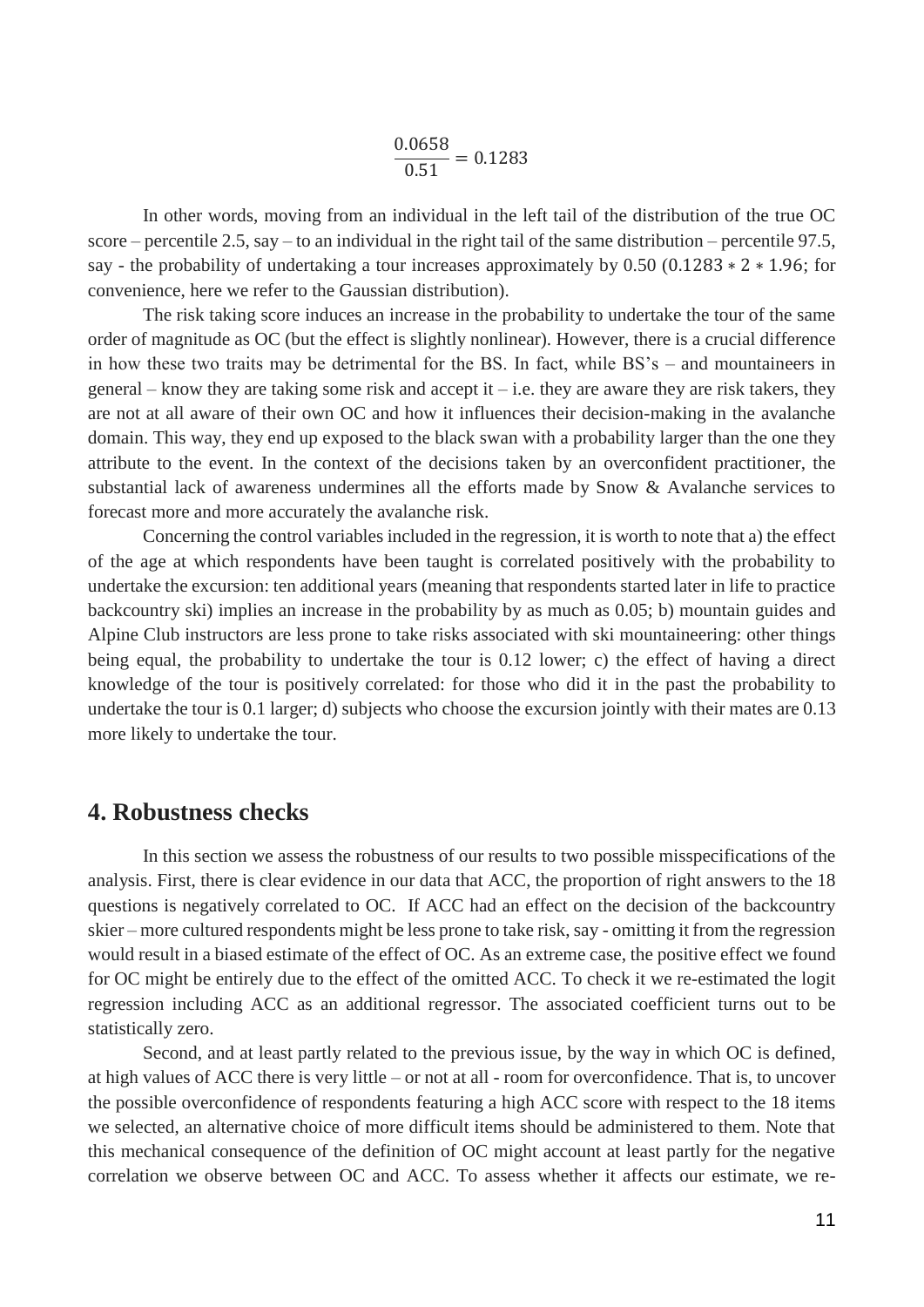estimated the logit regression excluding from the sample the respondents in the upper tail of the distribution of ACC. The estimated value of the effect of OC turns out virtually unaffected by this reshaping of the sample.

#### **5. Conclusions**

In this study, we explored how overconfidence and other cognitive factors affect the individual decision to undergo a backcountry skiing tour exposed to the risk of avalanche. We show that 1) overconfidence is present and widespread in the sample and 2) practitioners more prone to overestimate their knowledge are also more likely to take the risk associated to a ski trip exposed to the avalanche danger. In other words, '…our decisions can be influenced by factors that have nothing to do with the situation, let alone objective facts. What makes those factors insidious is that for the most part we are unaware of the "illogic" of our own thinking' [30].

Our results are surely of interest to BS's. A wrong assessment of the stability of a snow slope unavoidably leads to an avalanche accident. To make things worse, experience, which could in principle help the overconfident BS to better ponder her decisions, operates in the opposite direction, exacerbating the problem. According to the Bayesian updating model developed by [31], upon receiving new information the rational subject updates her prior beliefs on her own ability to draw an appropriate decision by evaluating a weighted average of the prior belief and of the new information. In the light of this, a BS, who successfully completes a number of tours, could erroneously revise upward the beliefs on her own ability. This way disregarding that, given the low probability of occurrence of an avalanche accident, a long sequence of successful outcomes is not necessarily the result of the BS ability, but may occur purely by chance. Unfortunately, a consistent finding in cognitive psychology is that people tend to take too much credit for their successes and too little responsibility for their failures [32]. As applied to a case in which the probability of experiencing a negative event is low or very low, the consequences of this self-enhancing attribution bias might be extreme, leading to reinforce – rather than downward revise – the prior.

Despite the dramatic improvements over the last 30 years of the probability to survive an avalanche accident, evidence from the Italian side of the Alps tells that the probability of a fatal outcome is still above 0.15. Finding that OC plays a critical role in the decision of BS's suggests that making them aware of the illogic of their own thinking might be an effective tool to reduce their exposure to the risk.

Our results are of interest also beyond the specific field of inquiry in all instances in which decision making under risk is characterized by a trade-off between a more rewarding alternative under the threat of a black swan and a less rewarding but safer option.

#### **Acknowledgements**

The authors thank *Accademia della Montagna del Trentino* for financial support; William J. Weber for critical reading of the manuscript; Andrea Ichino for suggesting the robustness checks on our results.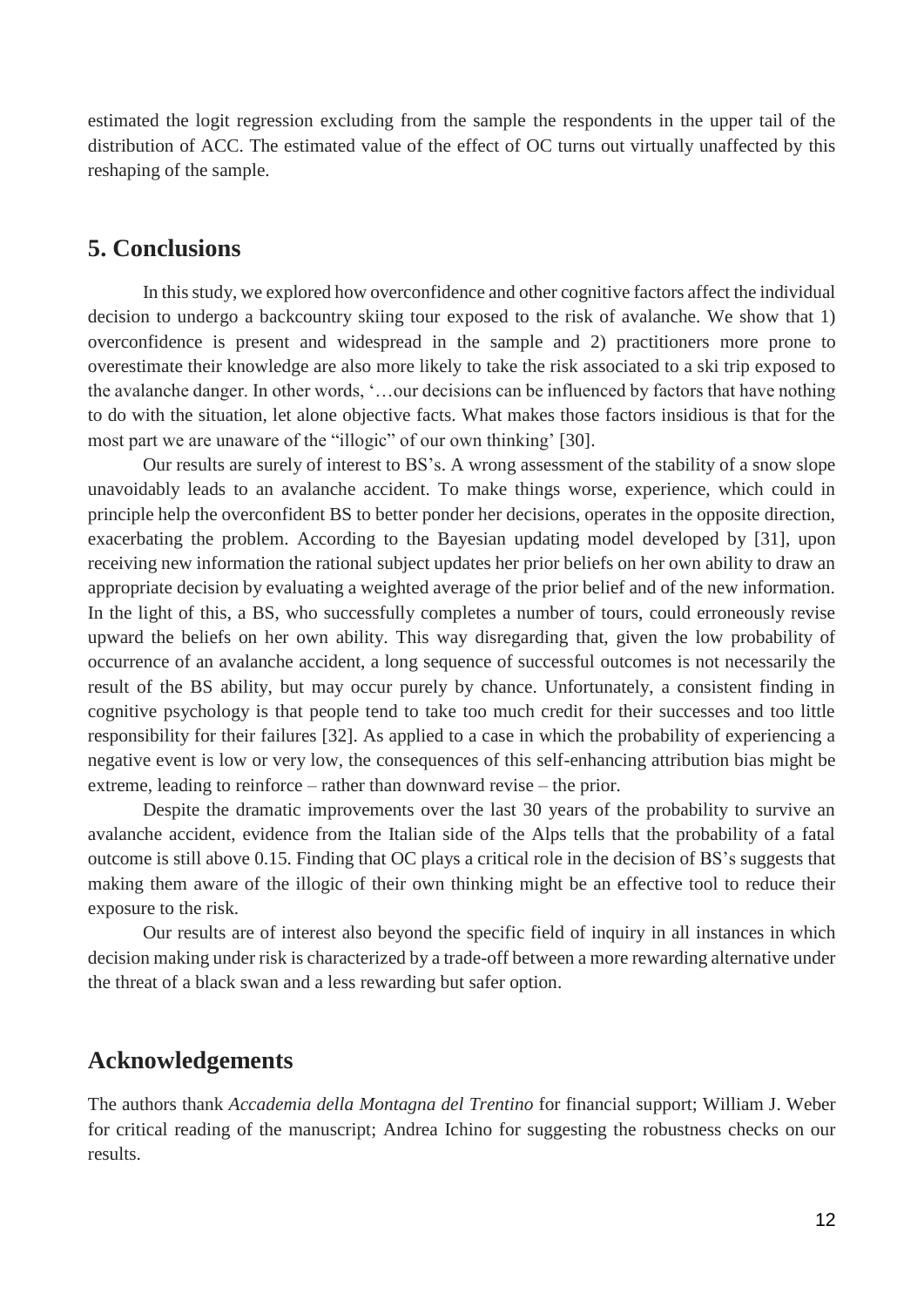#### **Appendix A**

Here we consider the case in which the explanatory variable affected by measurement errors – the OC score in our case – is included in the regression together with other explanatory variables. The regression coefficient  $\beta_a$  in equation (4) is the marginal effect of a unit variation of the true overconfidence level  $a_i$  on  $\alpha_i$ , the largest level of risk the i-th respondent is available to take (and by that way on the probability of undertaking the tour) holding the other explanatory variables constant. By holding the other explanatory variables constant the variance of the OC score relevant to equation (10) falls to  $\sigma_a^2(1 - R_a^2)$ , where  $R_a^2$  is the proportion of the variance of the true OC score explained by the regression on the other explanatory variables included in equation (4).

Clearly,  $R_a^2$  can't be directly measured since the regression of the true OC on the other explanatory variable is not feasible. The feasible regression is the one of  $z_i$  – the observable OC score – on the other explanatory variables. Let  $R_z^2$  be the fraction of the variance of  $z_i$  explained by this regression. Then the following identity holds:

$$
(A1) \ \ R_z^2 = \frac{\sigma_a^2 R_a^2}{\sigma_a^2 + \sigma_v^2}
$$

from which we recover:

$$
(A2) \ \ R_a^2 = \frac{R_z^2(\sigma_a^2 + \sigma_v^2)}{\sigma_a^2}
$$

This way we recover the multiplicative attenuation bias as:

$$
(A3) \left[ \frac{\sigma_a^2 (1 - R_a^2)}{\sigma_a^2 (1 - R_a^2) + \sigma_v^2} \right]^{0.5}
$$

In the case of the regression of the observable OC score  $z_i$  on the other explanatory variables results are those in Table A1.

The  $R<sup>2</sup>$  of this regression is as large as 0.086, definitely a very low value. But this is driven by the large variance of the measurement error on the OC score. By taking it into account as in  $(A2)$ the  $R<sup>2</sup>$  of the regression of the true overconfidence on the other explanatory variables turns out as large as:

$$
R_a^2 = \frac{0.086 (25.03 + 70.06)}{25.03} = 0.33
$$

Finally, the attenuation bias resulting from  $(A3)$  turns out as large as:

$$
\left[\frac{25.03(1-0.33)}{25.03(1-0.33)+70.06}\right]^{0.5} = 0.4395
$$

just marginally lower than the one previously found.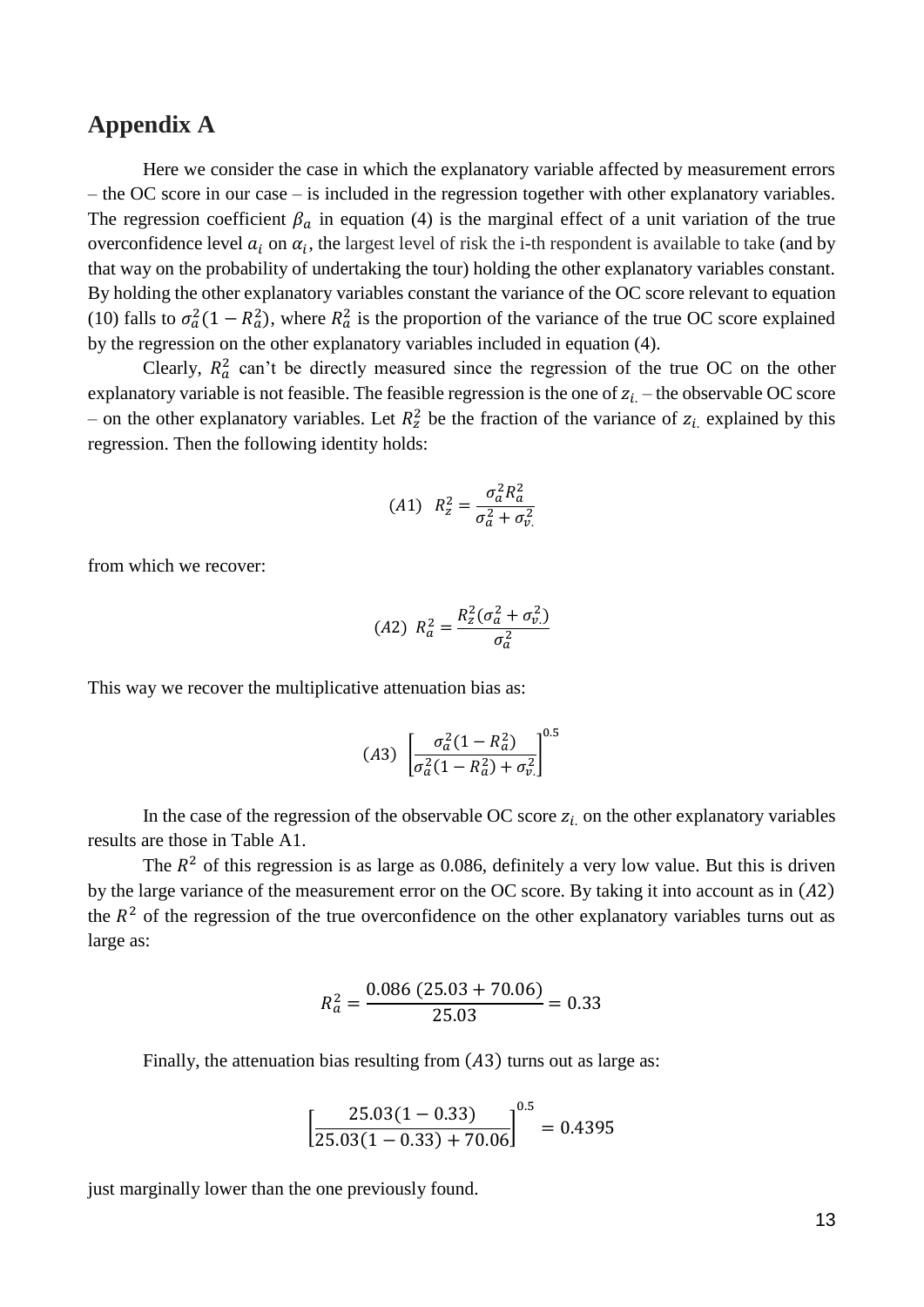Tab. A1: OLS regression of the OC score on the other explanatory variables included in the logit regression.

|                                                                                                               | overconfidence      |
|---------------------------------------------------------------------------------------------------------------|---------------------|
| activity                                                                                                      | $-1.662$            |
| 1=ski mountaneering 0=winter hiking                                                                           | (2.154)             |
| south tyrol                                                                                                   | 1.387               |
| omitted category: Trentino region                                                                             | (1.935)             |
| veneto                                                                                                        | $-2.317*$           |
| omitted category: Trentino region                                                                             | (1.323)             |
| gender                                                                                                        | 2.373               |
| 1=male 0=female                                                                                               | (2.150)             |
| Age                                                                                                           | 0.0700              |
|                                                                                                               | (0.0790)            |
| years experience                                                                                              | 0.0555              |
| number of years of experience in practising the activity                                                      | (0.0890)            |
| certified exp                                                                                                 | 4.406**             |
| 1=mountain guide or Alpine Club instructor 0=no certified experience                                          | (1.353)             |
| frequency2 (omitted category: frequency1 - go on a tour less than once                                        |                     |
| a week)                                                                                                       | 0.443               |
| go on a tour once a week                                                                                      | (1.397)             |
| frequency3 (omitted category: frequency1 - go on a tour less than once                                        |                     |
| a week)                                                                                                       | 1.907               |
| go on a tour more than once a week                                                                            | (1.804)             |
| exp_company2 (omitted category: exp_company1 - less experienced                                               | 2.434               |
| partners)<br>equally experienced partners                                                                     | (2.247)             |
| exp company3 (omitted category: exp_company1 - less experienced                                               |                     |
| partners)                                                                                                     | 3.281               |
| more exprienced partners                                                                                      | (2.808)             |
| <b>relative</b> exp2 (omitted category: relative_exp1 - self-assessed low ski-                                |                     |
| touring ability)                                                                                              | $-0.315$            |
| self-assessed average ski-touring ability                                                                     | (1.475)             |
| relative exp3<br>(omitted category: relative_exp1 - self-assessed low ski-                                    |                     |
| touring ability)                                                                                              | $-0.790$            |
| self-assessed high ski-touring ability                                                                        | (2.229)             |
| tour choice2<br>(omitted category: tour_choice1 - the respondent                                              |                     |
| chooses the tour)                                                                                             | 1.120               |
| tour choosen by respondent's partners                                                                         | (3.123)             |
| tour choice3 (omitted category: tour_choice1 - the respondent chooses                                         |                     |
| the tour)                                                                                                     | 2.632               |
| tour choosen by the respondent together with her partners                                                     | (1.729)             |
| Knowledge                                                                                                     | $-1.037$            |
| number of correct answers given to three specific questions on interpreting<br>the keywords of the W&A report |                     |
|                                                                                                               | (1.108)<br>$-5.014$ |
| cons                                                                                                          |                     |
|                                                                                                               | (5.167)             |
| N                                                                                                             | 274                 |
| adj. $R^2$                                                                                                    | 0.029               |
|                                                                                                               |                     |

Standard errors in parentheses

\*p<0.05, \*\*p<0.01, \*\*\*p<0.001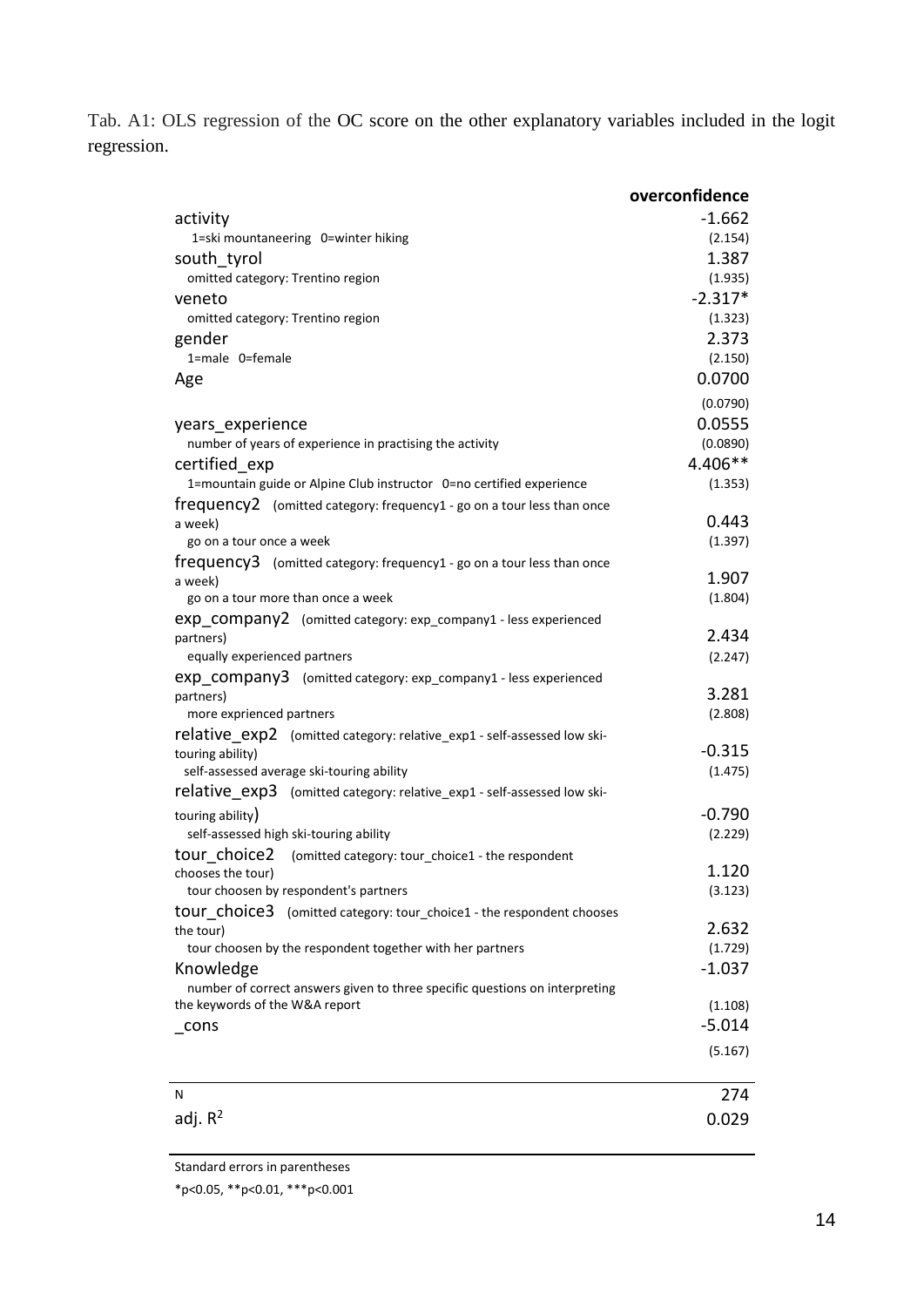#### **References**

- [1] Taleb, NN. The Black Swan: The impact of the highly improbable. New York: Random House; 2007.
- [2] Furman N, Shooter W, Schumann S. The roles of heuristics, avalanche forecast, and risk propensity in the decision making of backcountry skiers. Leisure Sciences. 2010; 32(5): 453- 469.
- [3] Schimelpfenig T. Teaching safety awareness. In: Gookin J, editor. NOLS wilderness educator notebook. Lander, WY: National Outdoor Leadership School; 2003. p. 101-104.
- [4] Lichtenstein S, Fischhoff B. Do those who know more also know more about how much they know?. Organizational Behavior and Human Performance. 1977; 20: 159-183.
- [5] Ronis DL, Yates JF. Components of probability judgment accuracy: Individual consistency and effects of subject matter and assessment method. Organizational Behavior and Human Decision Processes. 1987; 40(2): 193-218.
- [6] Fischhoff B, Slovic P, Lichtenstein S. Knowing with certainty: The appropriateness of extreme confidence. Journal of Experimental Psychology: Human Perception and Performance. 1977; 3(4): 552.
- [7] Lichtenstein S, Fischhoff B, Phillips LD. Calibration of probabilities: The state of the art to 1980. In: Kahneman D, Slovic P, Tversky A, editors. Judgment Under Uncertainty: Heuristics and Biases. Cambridge, UK: Cambridge University Press; 1982. p. 275-324.
- [8] Klayman J, Soll JB, Gonzalez-Vallejo C, Barlas S. Overconfidence: It depends on how, what, and whom you ask. Organizational Behavior and Human Decision Processes. 1999; 79(3): 216- 247.
- [9] Moore DA, Healy PJ. The trouble with overconfidence. Psychological Review. 2008; 115(2): 502.
- [10] Plous S. The psychology of judgment and decision making. New York: McGraw-Hill; 1993.
- [11] Svenson O. Are we all less risky and more skillful than our fellow drivers?. Acta Psychologica. 1981; 47(2): 143-148.
- [12] Weinstein N. Unrealistic optimism about future life events. Journal of Personality and Social Psychology. 1980; 39(5): 806-820.
- [13] Langer EJ, Roth J. Heads I win, tails it's chance: The illusion of control as a function of the sequence of outcomes in a purely chance task. Journal of Personality and Social Psychology. 1975; 32(6): 951-955.
- [14] Camerer C, Lovallo D. Overconfidence and excess entry: An experimental approach. American Economic Review. American Economic Association. 1999; 89(1); 306-318.
- [15] Johnson DD. Overconfidence and war. Harvard University Press; 2009.
- [16] Johnson DD, Tierney D. The Rubicon theory of war: How the path to conflict reaches the point of no return. International Security. 2011; 36(1): 7-40.
- [17] Malmendier U, Tate G. CEO overconfidence and corporate investment. The Journal of Finance. 2005; 60(6): 2661-2700.
- [18] Tuchman BW. The march of folly: From Troy to Vietnam. New York: Random House; 2011
- [19] Cheng PYK. The trader interaction effect on the impact of overconfidence on trading performance: An empirical study. Journal of Behavioral Finance. 2007; 8(2): 59-69.